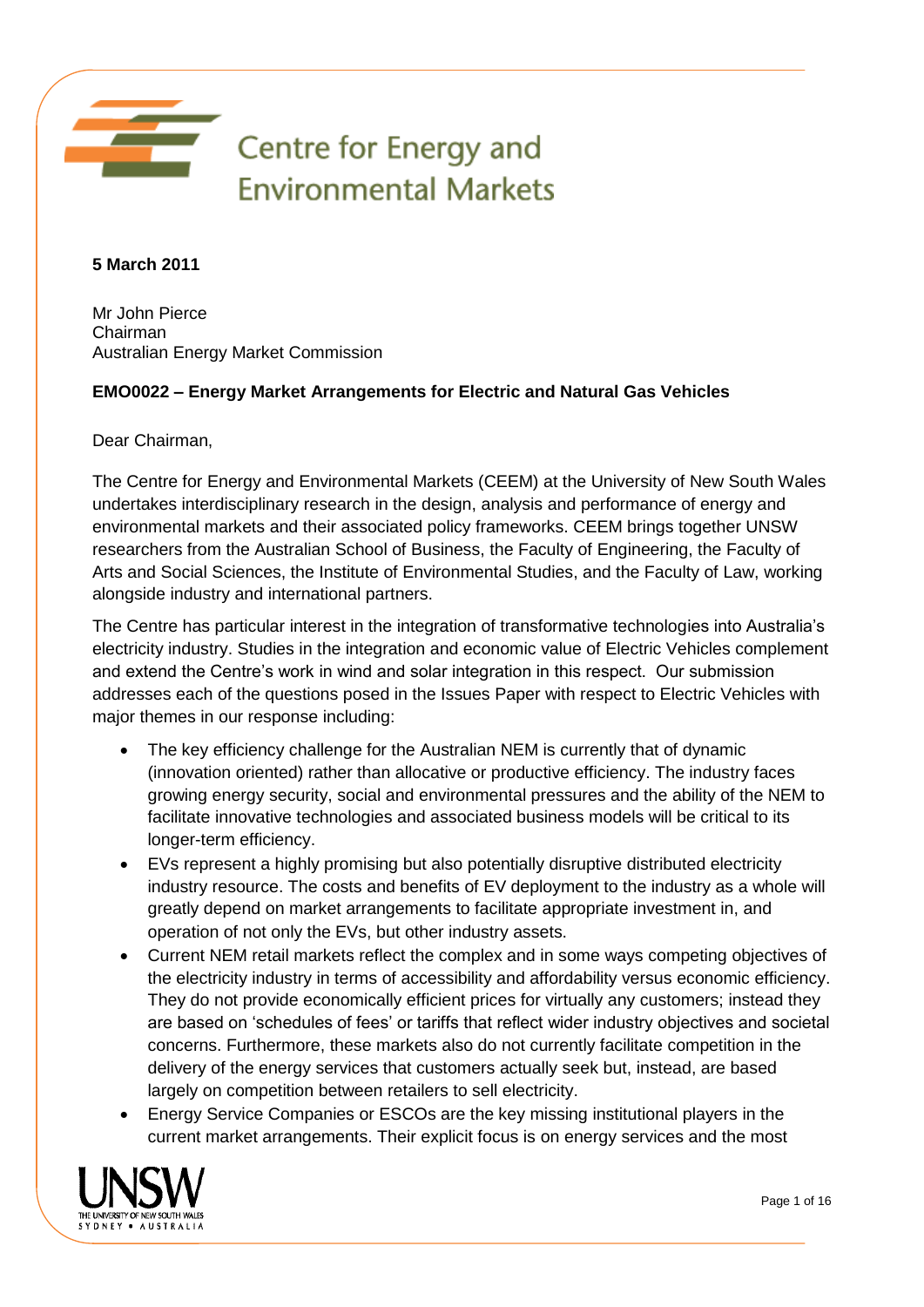appropriate means by which they can be delivered to their clients. This involves not only the sale of electricity but, critically, appropriate investment and operation of end-use equipment to deliver these services.

- Business and technical innovation may well come from outside the existing institutional structure of the electricity industry. Arrangements which allow and enhance contestability, competition and the entrance of new players with different business models is critical to achieving the most efficient long term outcomes.
- EVs represent an exciting opportunity to facilitate new energy service providers focussed on delivery of mobility services rather than the sale of electricity. However, current market arrangements are not necessarily supportive of the technology and business model innovation required to deliver such services.
- Proposals to impose cost reflective network pricing on EV charging in the absence of wider retail market transformation that treats all electrical loads in an equitable manner risks the technology and participant neutrality that is a key tenant of the NEM design.
- There is, however, there is potential for electric vehicle charging to act as a catalyst for the development of regulatory and market arrangements applicable to demand response from a wider range of load groups and ultimately enhance the role of DSP in Australia's electricity industry.
- The regulatory burden on new entrants with energy service business models should be minimised to only those justified by a compelling public interest case. In this regard we feel particularly strongly toward the deeming all EV charging services to involve the 'sale of electricity'.

We thank-you for the opportunity to make a submission to the review and would welcome any opportunity to further contribute to the efforts of the Commission in this area.

## Regards

## Iain MacGill

*Joint Director (Engineering) - Centre for Energy and Environmental Markets - CEEM Associate Professor - School of Electrical Engineering and Telecommunications University of NSW Sydney 2052 Australia Tel: +612 9385 4920 Fax: + 612 9385 5993 Mobile: +61 402 546 217 Email: [i.macgill@unsw.edu.au](mailto:i.macgill@unsw.edu.au)*



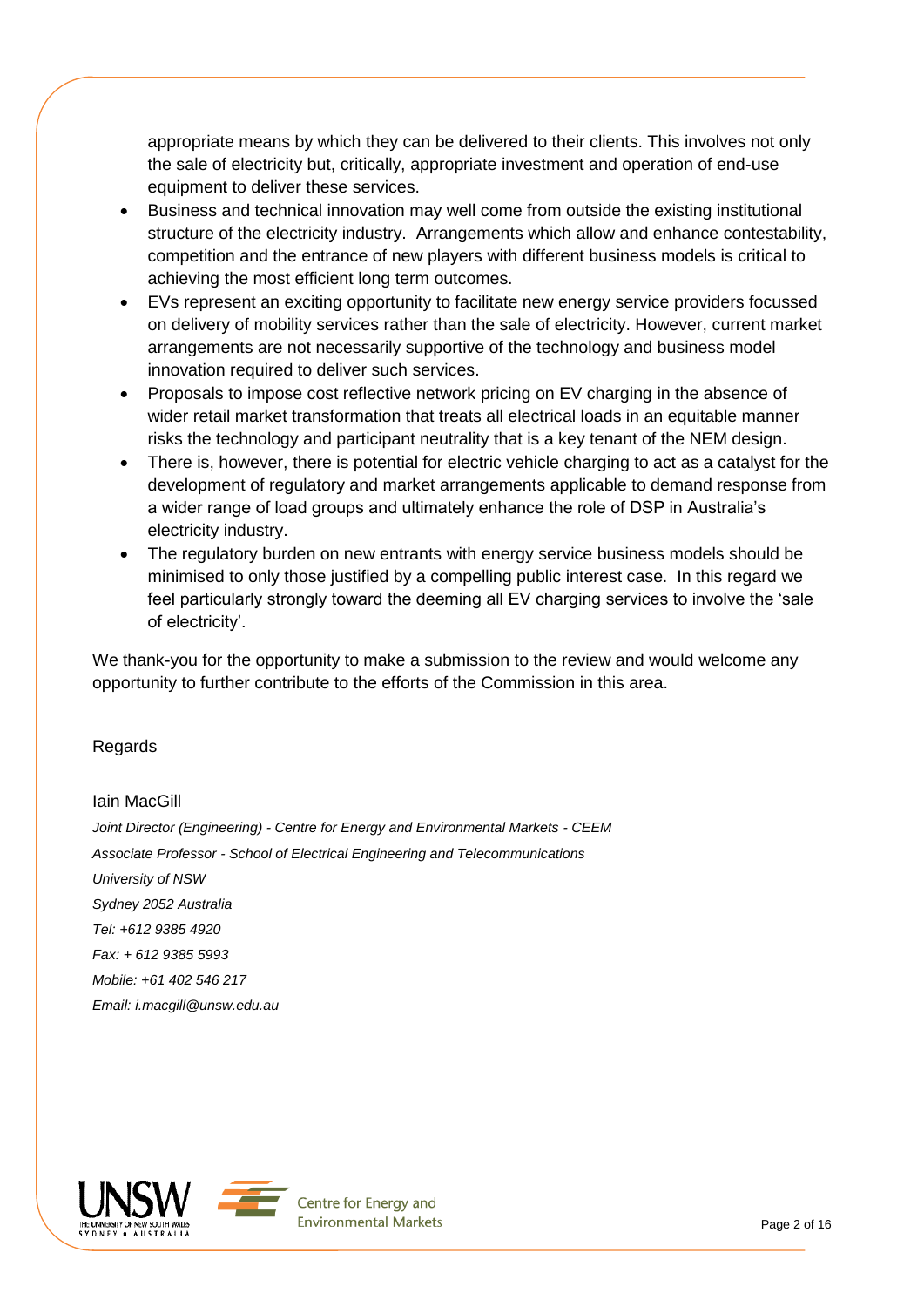**EMO0022 – Energy Market Arrangements for Electric and Natural Gas Vehicles** Graham Mills, Iain MacGill, Rob Passey

#### **Question 1** Assessing the take up of EVs

Is the range of estimates provided by AECOM appropriate for assessing the potential impacts of EVs on the electricity market and developing our advice? Does the range of scenario estimates provide a credible view on the potential penetration of EVs?

AECOMs estimates represent a wide range of potential uptake outcomes and, as such, would seem to cover many of the various stakeholder views of potential deployment of this technology. Caution is always required for such deployment modelling as seen in recent years with other disruptive technologies including domestic PV systems and air-conditioning. Furthermore, while the success of EVs will depend in great part on factors external to the electricity industry including vehicle technology progress and international oil prices, NEM arrangements may play a key role in either facilitating or hindering deployment, hence the importance of this work by the AEMC.

#### Question 2 Cost of additional system peak demand

Are these estimates on the cost of additional peak demand provide the correct magnitude of the potential impacts of EVs? Are there any categories of costs not included in this discussion?

The cost of meeting additional peak demand within the NEM is a complex question that has also been raised with other major load technology deployments such as air-conditioning. Potential network expenditure requirements depend on the location, scale, timing and underlying uncertainty associated with demand growth. AECOM's method of estimating network investment requirements from taking approved CAPEX and dividing by the increase in system peak demand over the relevant regulatory determination period seems to be a reasonable first estimate of the cost of network augmentation in respect of additional peak demand, but more detailed work is clearly required.

While AECOM has included an estimate of capital costs in respect of the additional generation capacity required to cover this peak load, changes in overall industry costs will be a highly complex and uncertain outcome of other investment and operational impacts associated with this new peak demand, within the context of wider industry developments. A more sophisticated assessment of 'dynamic' electricity market outcomes than that undertaken by AECOM would be required to better assess these potential costs.

Both V2H and V2G have the ability to decrease demand peaks (for example, charge remaining in a battery can be used to reduce the residential evening peak before recharging overnight). These options should be incorporated into scenarios of EV's impact on the cost of peak demand.



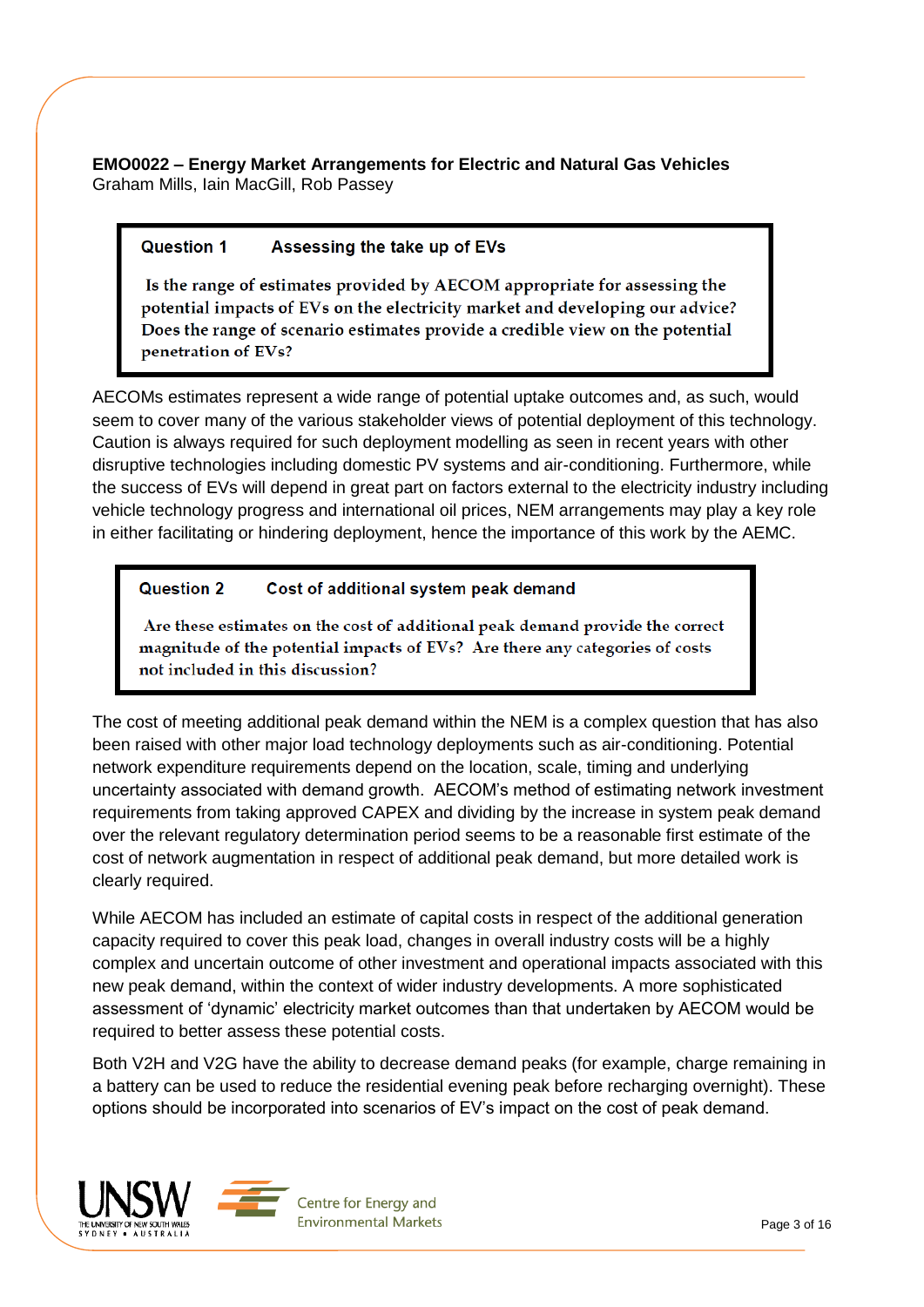#### Question 3 Costs imposed by EVs on electricity markets

Does this discussion capture all the potential costs impacts that EVs could impose on the electricity market?

We agree that the points discussed in the issues paper represent possible costs to the broader electricity market(s) in the case that charging is not managed. We also note that some of these 'costs' can also be benefits if charging is managed appropriately.

We also note that costs (as do benefits) on electricity markets accrue to different parties within those market(s), and that these costs and benefits differ depending on how well the charging/discharging correlates with peaks in demand, and potentially other market outcomes such as wholesale prices. CEEM is currently investigating the benefits and costs which accrue to different participants in the retail market, wholesale electricity market as well as the regulated monopoly sectors of the industry and would be happy to provide details on this work to the AEMC as it progresses.

#### **Question 4** Benefits of EVs on the electricity market

Have we correctly identified the range of benefits of EVs on the electricity market? What are stakeholders view on the materially of these benefits and the appropriate arrangements of capturing such benefits?

We consider the Issues Paper to have identified the categories of potential benefits for electricity industry stakeholders. However, as with the response to the previous question, the benefits depend on the market in question and the particular participant within that market/regulated sector. As noted earlier, CEEM is investigating these benefits accruing to these different industry participants and would be happy to provide further details as the work progresses.

The benefits to the 'electricity market' from controlled EV charging are likely to be similar to those available from other potentially controllable loads. As such, market arrangements for EVs have close parallels with those arrangements for other loads. We look forward to seeing how the work of the AEMC's Power of Choice review with respect to enhancing the value of demand side participation in the electricity market is integrated with its EV work.

What makes EVs materially different to other controlled loads is the storage capacity of the battery and the potential to return power to the grid. With respect to V2G and V2H arrangements, the value to the owner of electricity exported from the battery will be greater when used to offset electricity purchased from the electricity system rather than exported to the electricity network. We note that IPART, in its recent decision on 'fair and reasonable' feed in tariff arrangements for small scale PV set a benchmark range of  $8 - 10$  c/kWh which is far below the value of retail electricity which is over 20 c/kWh. We see this as a strong incentive for the end user to move to V2H rather than V2G under current market arrangements.

The flexibility associated with EVs charging will in the longer-term likely best be harnessed through retail market arrangements that facilitate competition in the delivery of energy services



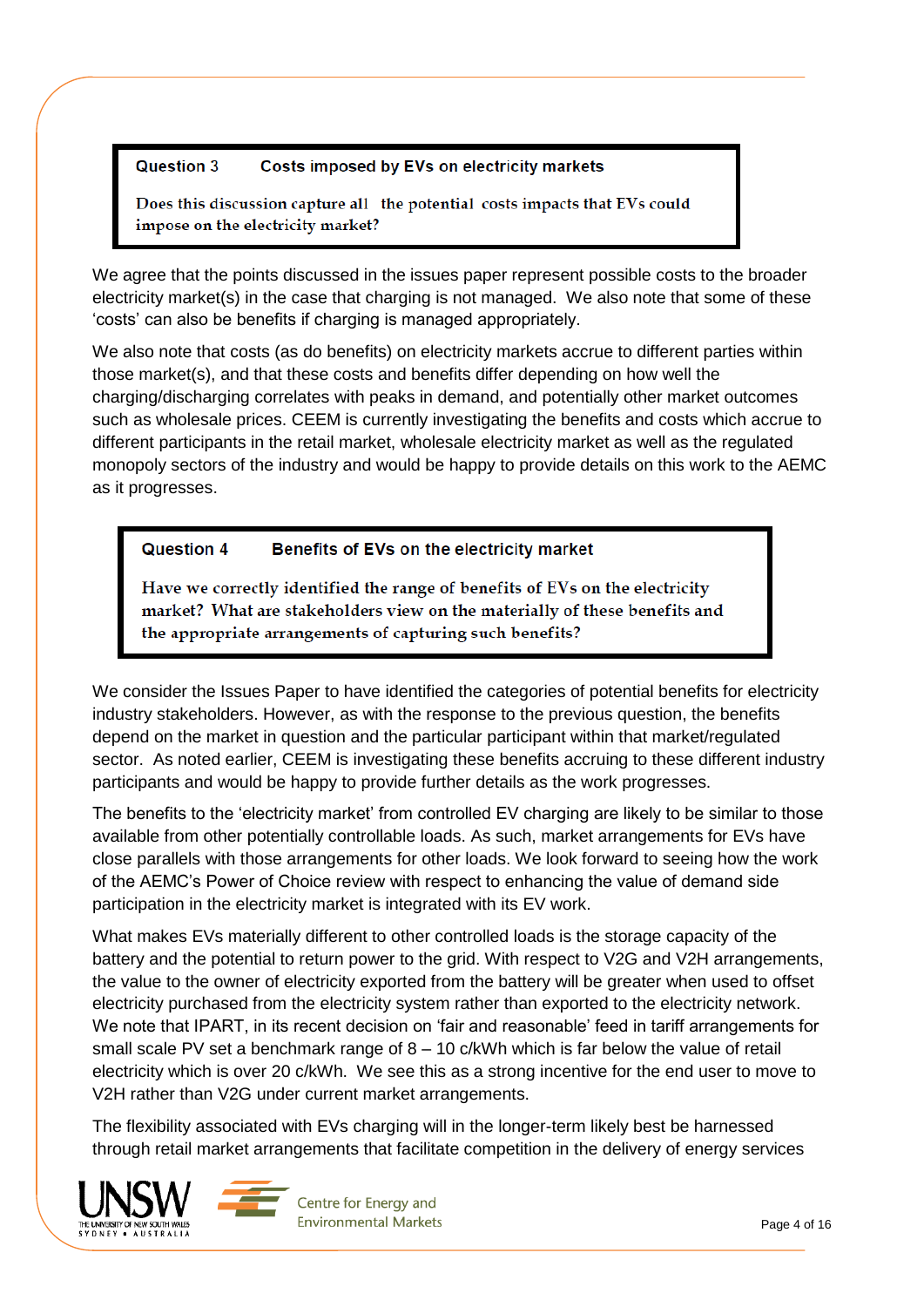and support a far greater role for Energy Service Companies to work with such consumers and aggregate delivery of services to maximise overall industry benefits. EVs might potentially represent a very valuable energy service within such arrangements. In the shorter term, a key challenge is to facilitate innovative EV technologies and business models that will help us better understand and benefit from enhanced demand-side participation. This will require addressing current split incentives and cash flows between retailers and network service providers, and ensuring that possible EV service aggregators are able to benefit from the value that they can bring to the industry. The materiality of such benefits is directly related to the manner in which EVs are charged and the extent to which controlled charging is utilised. These benefits should be assessed against the possible business as usual costs associated with increased peak demand not only from un-managed EV charging but also from expected growth in peak demand more generally. In the context of planned network investment of \$42 billion over the coming period to  $2015<sup>1</sup>$  such benefits are clearly material.

As such, EVs represent an important opportunity to improve the dynamic efficiency (support for technology and business model innovation) that is essential to improving electricity industry outcomes in the longer term.

#### Question 5 Nature of service provided when an EV is charged

Does the EV charging service need to be prescribed as a sale of electricity? What are the implications for consumers and EV charging service business models if EV charging was not classified as a sale of electricity?

In a general sense, the development of an energy services industry (offering km travelled in electric vehicles or heating and cooling services) should be regarded as enhancing the efficiency and sophistication of energy use in a manner beneficial to the electricity industry and wider society. Energy consumers would be better served by market arrangements that focus on the energy services that they wish to receive rather than sales of electricity and gas. Energy Service Companies (ESCOs) are the most appropriate interface between customers and the NEM but current market arrangements have not supported them to play a greater role.

A deep competitive market for the provision of EV charging services is likely to involve some business models which involve the sale of kWh. Other business models will offer services in which kWh may be one input into the provision of other services.

In this regard, deeming all EV charging services, regardless of the commercial arrangements between the parties involved, to involve the 'sale of electricity' may impose a regulatory burden which would reduce competition and customer choice. The AEMC should carefully consider the potential impact of such an approach on the broader development of a sophisticated energy services sector beyond that potentially involved in delivering EV charging.

<sup>&</sup>lt;sup>1</sup> Energy Networks Association 2011, Energy Prices Statement, Accessed Online (17 February 2012) http://www.ena.asn.au/udocs/2011/03/ENA-statement-on-energy-prices-March-20111.pdf



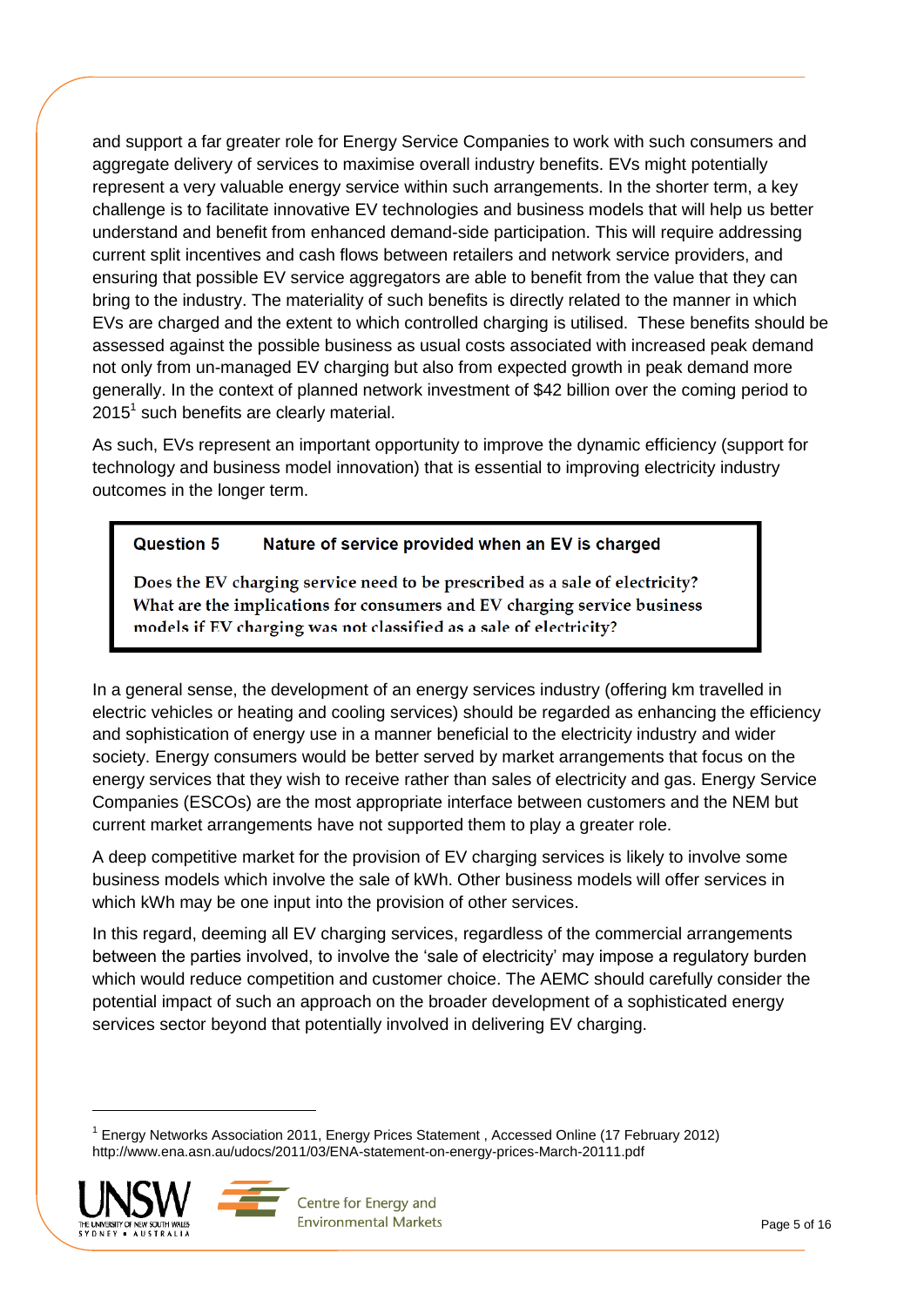#### **Question 6** Should EVs be treated differently as against other loads

Should the treatment of EVs in the electricity market regulatory arrangements be different in respect of any or all of their potential uses?

Ultimately, the arrangements with respect to EVs should translate to other loads amenable to demand response, aggregation, and delivery via an energy service business model. EVs in this regard could act as a catalyst for the development of possible business models and establishment of regulatory arrangements which can then be extended into other loads. Care should be taken to avoid arrangements that discourage load aggregation at an appropriate scale. For example, treating an EV load as entirely separate (in terms of charges applied to peaks in demand) to existing loads at a premise might discourage an EV owner or supporting ESCO from exploring options to manage other loads so as to compensate for increased demand due to EV charging.

In this respect, this review should ideally complement the Power of Choice Review in the context of a highly promising but potentially rather disruptive new energy service and associated demand for the electricity industry to provide.

#### **Question 7 EV metering issues**

- Should EVs be treated as a standard appliance load or should they be separately metered from other load at the premises?
- Could sub-metering and roaming NMIs be an effective solution to the costs and time issues associated with a separate metering installation? Are these metering options mutually exclusive or can they coexist thus allowing EV suppliers and customers to choose the solutions that best meet their needs?
- Should metering costs for EVs be recovered any differently than for other existing metering equipment?
- Are the existing metering data confidentiality arrangements appropriate for EVs and, if not, what modifications should be considered?

It is clear that metering arrangements are critical to:

- Customer choice through the contestability of loads within a premises;
- Visibility as to the impact of EV charging on network costs and augmentation requirements; and
- The ability to effectively harness the full flexibility benefits of EVs providing controlled load.

Individual metering is important from a competition perspective. Individual metering may be in the context of a dedicated metered connection point with its own NMI or sub metering with subtractive metering arrangements, also with dedicated NMI. Individual metering is required to allow non-



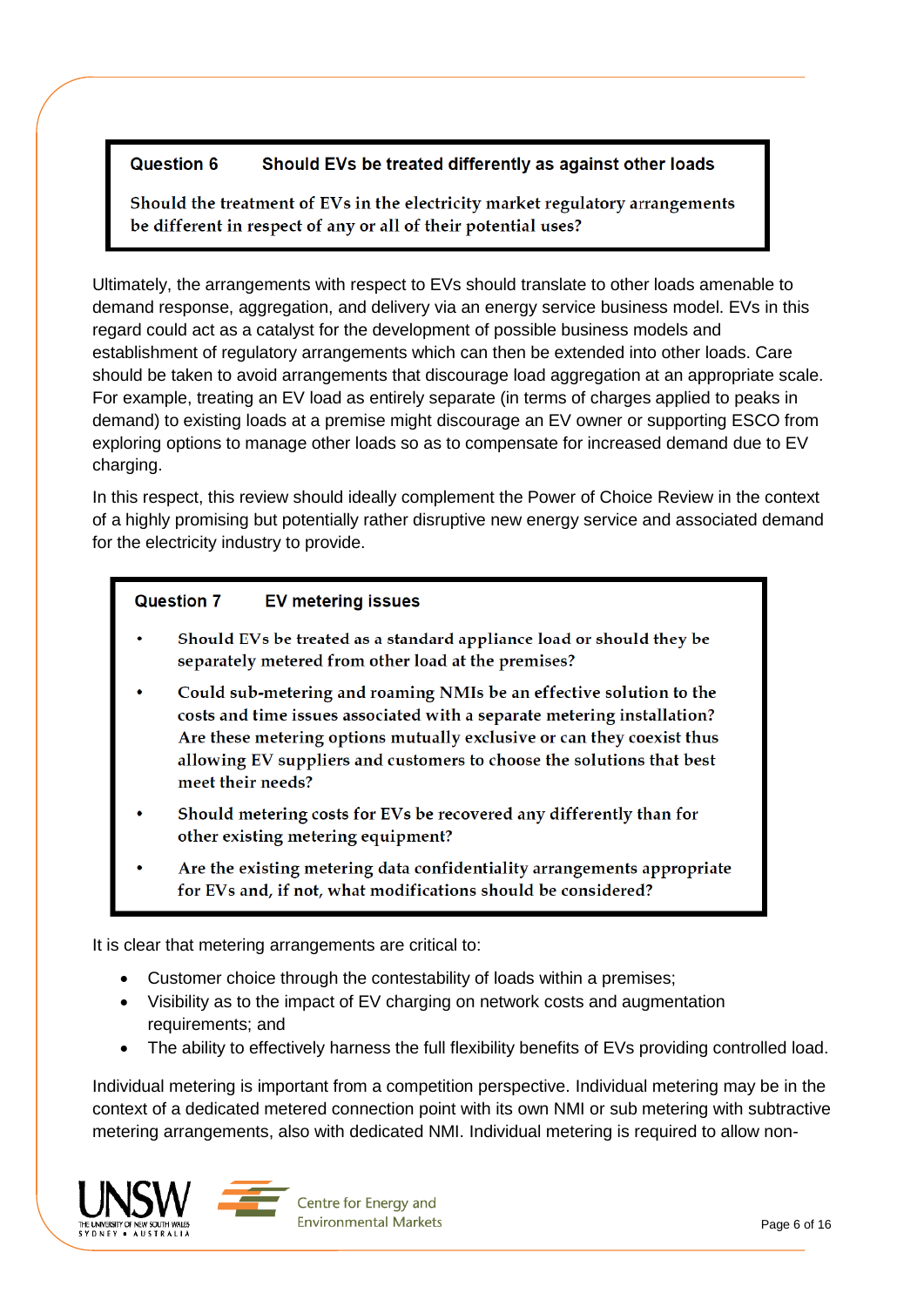incumbent retailers/service provider's access to the EV charging load thus facilitating consumer choice.

We note that a number of stakeholders have advocated the idea of the 'integrated home solution' which does not require individual EV metering points. Such an arrangement however, maintains the present 'monopoly' of the incumbent retailer over load within a premise shutting out competition from other service providers. While arrangements should not in any way prohibit the use of an 'integrated home solution', arrangements which do not allow for dedicated metering appears contrary to the goals of the review to enhance customer choice. We consider that the benefits possible from individual EV metering arrangements which allow for contestability are likely to significantly outweigh any additional metering costs.

Sub-metering is a desirable arrangement not only with respect to EV charging but also other loads which may provide demand response. It is likely to be the cheapest and most practical approach from an implementation perspective. In order for sub-metering to be effective in this regard regulatory arrangements will be needed which:

- Appropriately define roles and responsibilities with respect to metering within embedded networks;
- Streamline the arrangements with respect to the establishment of subtractive metering in MSATS and allow the request of such arrangements to be by service providers other than incumbent electricity retailers;
- Ensure that arrangements with respect to retail contestability of loads within embedded networks allow competition;
- Ensure that the small customer connection arrangements proposed in Chapter 5A are clear with respect to the establishment of connections for EV charging.

Our understanding is that contestability within embedded networks is currently a jurisdictional matter with some jurisdictions allowing consumer choice in respect of sub-metered load and others not<sup>2</sup>. The harmonisation of arrangements in this regard (to the extent possible given the AEMCs rule making powers) would be beneficial and assist the development of energy services and demand response across a range of loads not limited to EV charging.

Roaming NMI is an exciting concept, the practicalities of which (in particular involving interaction with the settlement system) are substantially unknown at this point. We look forward to results from Ausgrid's Smart Cities Smart Grid trial.

<sup>&</sup>lt;sup>2</sup> AEMO Embedded network guideline v1.0, [http://www.aemo.com.au/electricityops/0640-0012.pdf,](http://www.aemo.com.au/electricityops/0640-0012.pdf) (accessed online 5 March 2012)



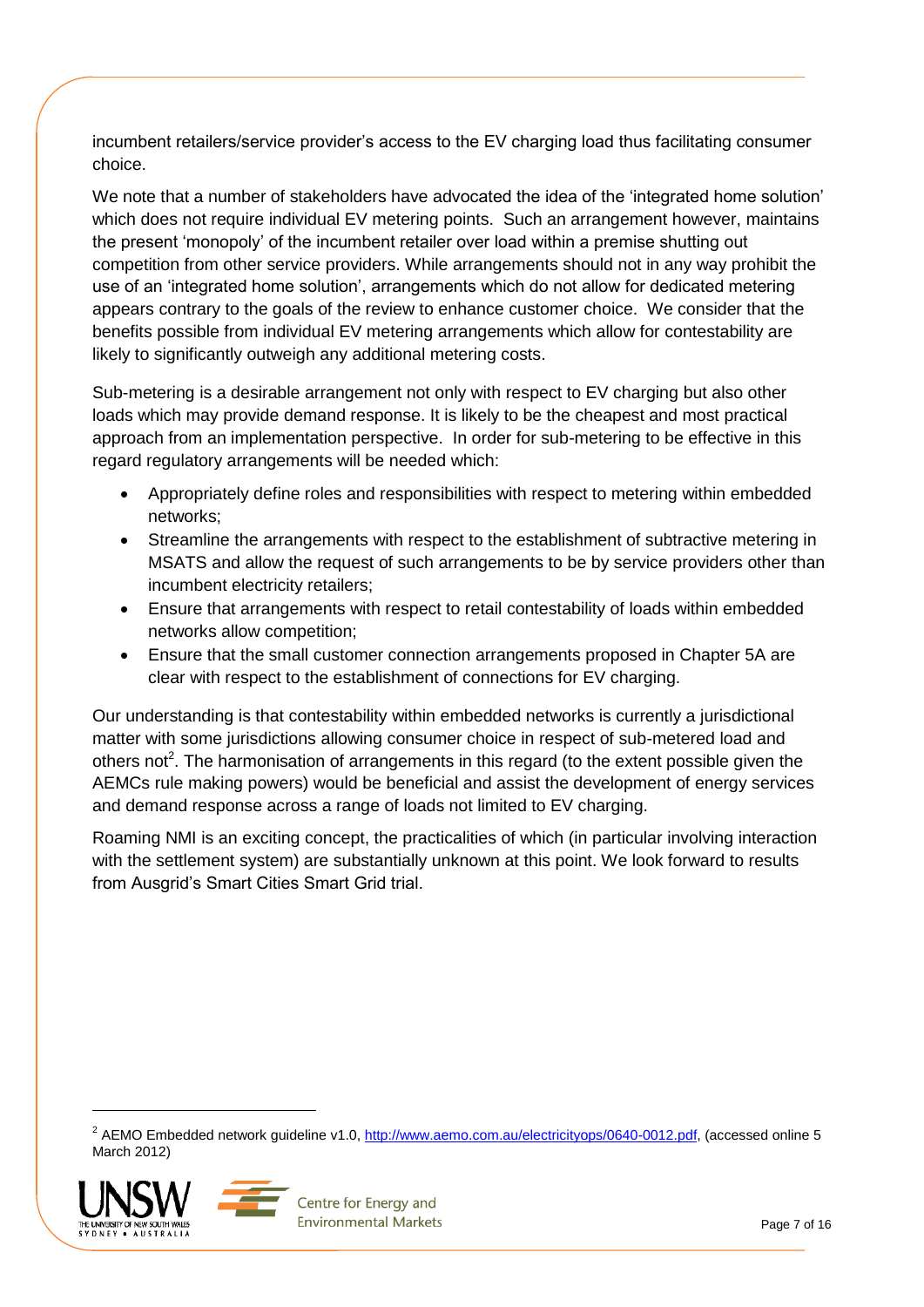#### **Question 8 Options for EV charging**

- To what extent are changes required to the regulatory arrangements to allow different battery charge management scenarios to increase efficiency?
- How should the arrangements ensure that the party in control of charging faces the all system costs? Who should be providing the information for decision making for smart meter charging?

The rights to control EV charging should generally be vested in the hands of the EV user in the first instance given that they are the users of the energy services that it provides. The challenge is that current market arrangements do not appropriately signal the potential wider industry costs and benefits of different charging arrangements. This applies, of course, to virtually all electrical loads. There would be considerable potential value in EV users assigning the right to control charging, or discharging in the case of V2G, to a third party in exchange for acceptable structure and quantum of payment. Such aggregation would enable EVs to provide greater industry value through shifts in demand patterns sufficient to defer network expenditure, the offering of ancillary services and coordinated responses to changing wholesale market conditions.

These third parties may be incumbent retailers or DNSPs (who may purchase rights for the purpose of maintaining system security and reliability) or new Energy Service Companies with innovative business models. A key concern is that market arrangements facilitate appropriate competition in the origination of charge control rights rather than automatically assigning them to particular industry participants.

At the moment, economically regulated monopoly DNSPs own the metering infrastructure, are responsible for the greatest component of overall industry expenditure of any sector (the distribution networks), and in some cases see themselves as the natural parties to control EV charging. The difficulty is that DNSPs are monopolies and their current business and regulatory arrangements don't necessarily support appropriate competition in the controllable load space. Furthermore, charge control has wider potential market benefits including the wholesale spot market and ancillary services markets (and associated derivative markets). We see some of the keys to the development of a competitive market as:

- Arrangements which allow 'open access' to data and metering infrastructure;
- Arrangements which allow and enhance contestability of load metered by child meters under subtractive metering arrangements;
- Arrangements which enumerate the rights of third party aggregators in acting on behalf of the EV user;
- Changes to current market rules where they work against participation of aggregated load (and potentially V2G) in central dispatch.



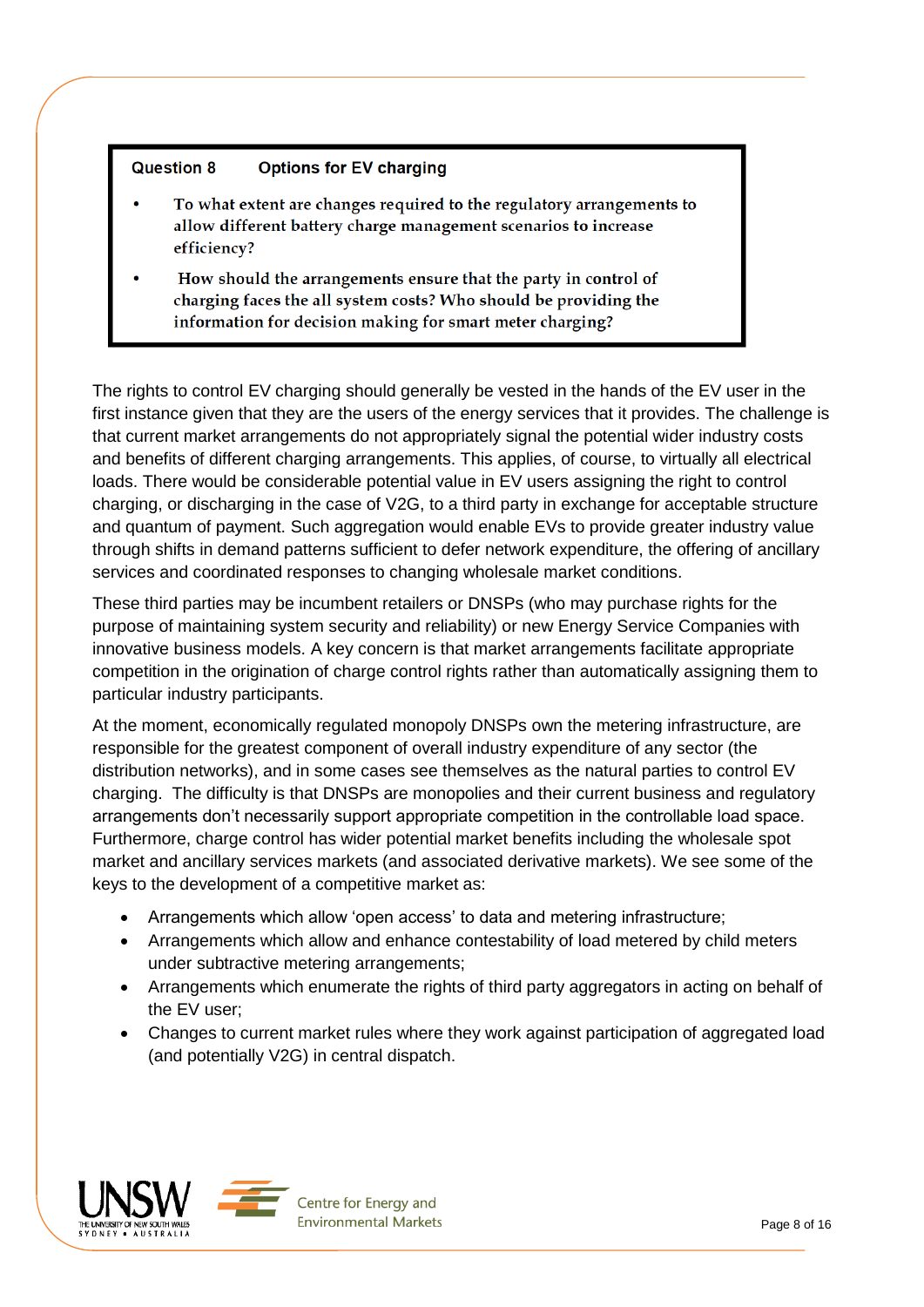#### **Question 9 Retail pricing and EVs**

In an area where the sale of electricity is subject to retail price regulation and given the appropriate metering capability, should the sale of electricity for recharging be treated any differently to other loads? If so, why?

Our understanding is that (in NSW) individually metered EV charging, or EV charging in the context of a household load, would be eligible for a regulated retail tariff under current arrangements so long as annual energy consumption at that premise remains below 160 MWh. This may extend to access to a flat (non-TOU) tariff structure in certain circumstances.

Access to non-TOU regulated retail tariffs is clearly undesirable from the point of view of minimising network impacts; however decisions with respect to retail price regulation remain jurisdictional matters. It is anticipated however, that the current retail price determination in NSW will be the last with price controls being lifted in 2013, although we also note that the NSW Government has not made a final announcement to this effect. Given the slow rate of EV uptake expected in early years, retail price regulation in NSW should not be of major concern to the AEMC in considering long term arrangements with respect to electric vehicle charging.

It should be noted that retail price regulation (in NSW) only represents an obligation by standard retailers to provide customers consuming less than 160 MWh per annum the option of a regulated retail electricity tariff. This requirement in no way precludes any retailer (standard or otherwise) the ability to offer whatever tariff structure they wish to whatever customer, small or otherwise, under a negotiated electricity supply arrangement. As such, the presence of regulated retail tariffs does not necessarily represent the barrier to alternative retail arrangements as suggested by some stakeholders.

#### **Question 10 Structure of retail pricing for EVs**

How are rules regarding the availability of TOU pricing likely to affect efficient uptake of EVs? Should there be a requirement to offer TOU tariffs for EVs? Should other forms of pricing apply to EVs to discourage charging at peak times, such as critical peak tariffs or other dynamic tariff structures? Should EVs be treated any differently from any other load in this regard?

In theory, EV users should see economically efficient prices for energy and network services. Such pricing would vary by time and location and be subject to considerable uncertainty just as the NEM wholesale market exhibits. However, such spot pricing alone is insufficient to drive appropriate investment and future planning. This would, in theory, require an infinite number of futures markets that determine the impact of current decisions on future prices over all relevant timeframes. Furthermore, location and time specific ancillary services prices are required, again with their own associated futures prices as well. Clearly we will only ever achieve a partial implementation of such arrangements. As such, simplistic calls for real-time pricing for all customers without appropriate arrangements to manage risk and help customers act in an aggregate manner are not particularly thoughtful or helpful. More generally, the same



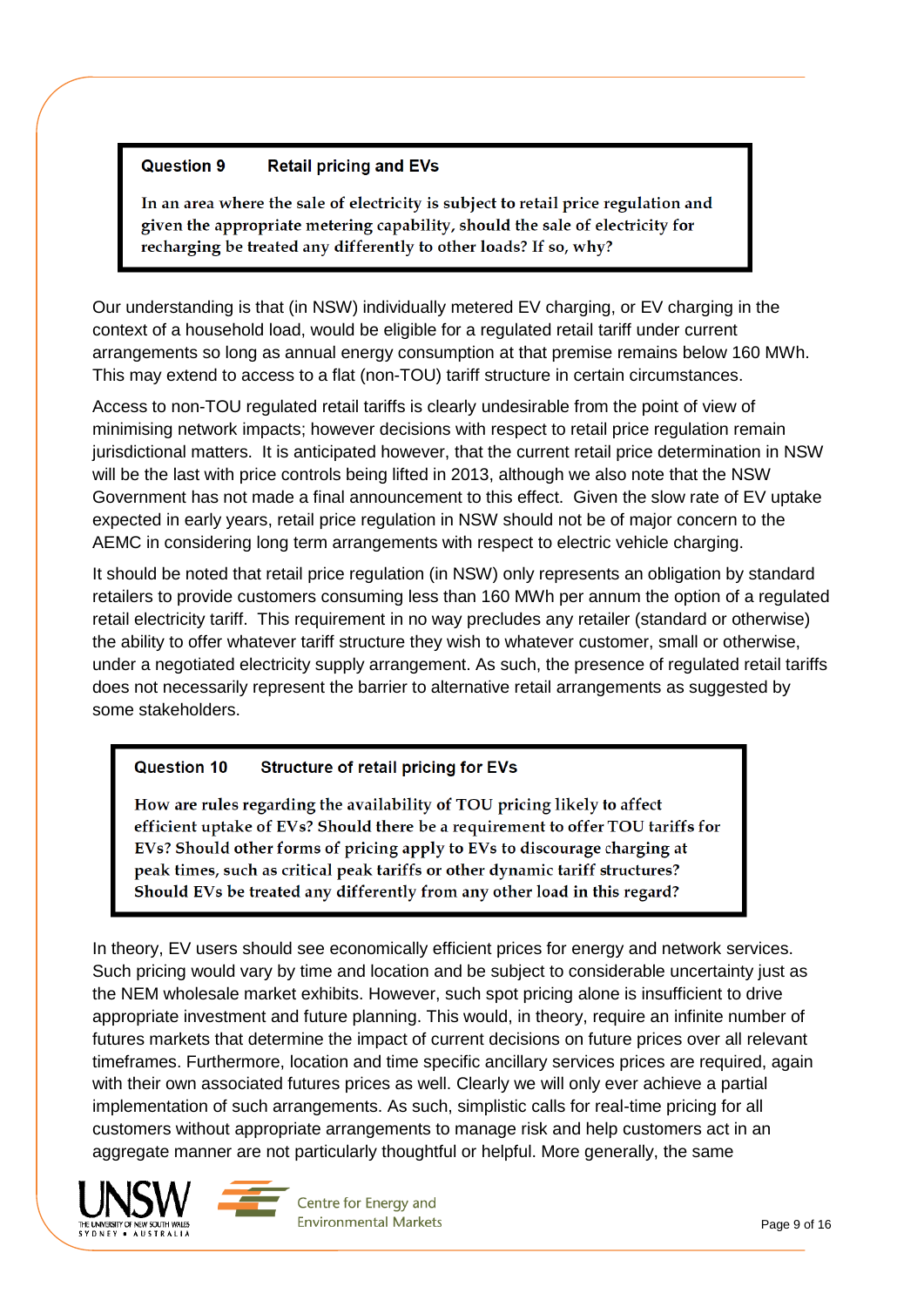opportunities and challenges exist for all other loads as well. Implementation of special arrangements only for particular technologies such as EVs puts the objective of technology and participant neutrality within the NEM at risk.

There are excellent opportunities to reform current NEM retail markets given advanced metering infrastructure, emerging distributed technologies and innovative business models. However, such reform requires a careful, transparent and fair restructuring process that doesn't unfairly discriminate against particular technologies. EVs do, however, represent a potential opportunity to explore the opportunities and challenges of such a transition albeit in a way that facilitates rather than hinders innovative technologies and business models.

The language used in the Issues Paper refers to 'utilities controlling load'. One of the key points we would like to make is that the innovation to enhance competition, consumer choice and efficient market outcomes might well come from outside the current electricity industry. The entry of new third party load aggregators/energy service providers into the controlled load space might play a key role in driving such innovation if market arrangements are supportive of the technological and business model innovation they seek to bring. History makes it clear that a key driver of market innovation is new entry by such players.

#### Question 11 **Network pricing and EVs**

Are new or bespoke network tariffs warranted for EV charging? If so, what form should these network tariffs take? How can these network tariffs be better integrated with overall retail tariffs?

If there are to be separate tariffs for EV tariffs, should there be regulations for identifying the EV household and for monitoring consumption? If so, how?

Current network tariffs are the outcome of a long and complex process of electricity industry development and restructuring, and reflect significant conflicts and hence trade-offs between electricity industry objectives. In particular, electricity's key role as an essential public good that all of society should be able to access has evident potential conflicts with strict allocative efficiency concerns which see a role for cost reflective pricing. At this time network pricing (better termed schedules of fees) is far from cost reflective for almost all customers, and particularly the residential and commercial sectors.

We agree that capacity-based rather than volumetric-based network pricing would send clearer signals to end users regarding the impact of their decisions to invest in and operate particular loads, on the network. However, such pricing should not be targeted at EV's alone and if such pricing is to be introduced, it should be imposed on all end load which contributes to network demand and hence expenditure. Furthermore, NEM arrangements must then facilitate end-users, and ESCOs seeking to support them, in being able to respond to such arrangements, and hence drive changed network expenditure. There appears to have been little willingness with policy circles to embrace universal cost-reflective pricing or facilitation of genuine demand-side engagement including ESCOs to date.



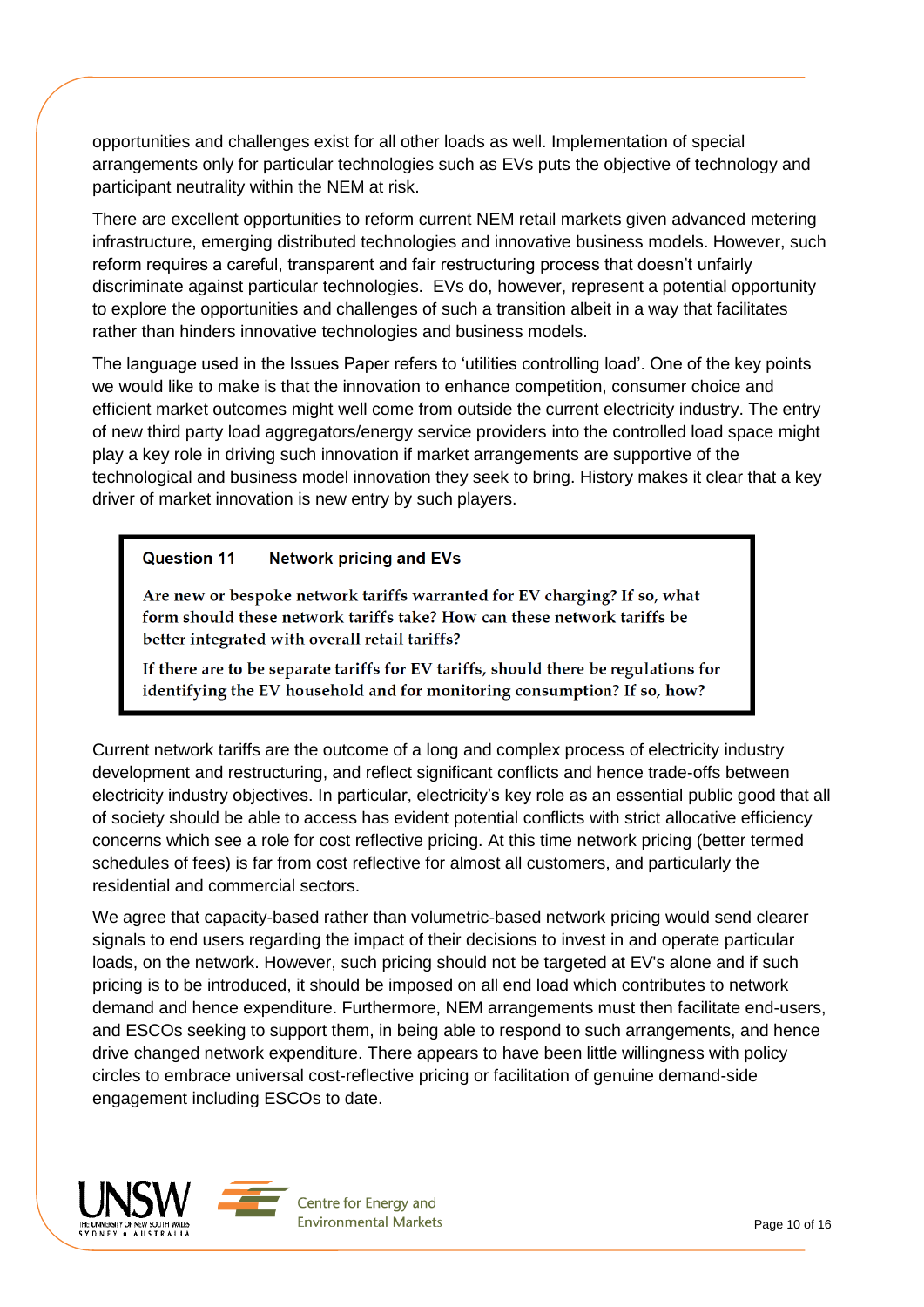### Question 12 Forecasting the take up of EVs for the network operator and NSP

Are measures required to facilitate more effective forecasting of EV take up for network operator and NSPs?

Accurate uptake and impact monitoring may be considered a common good justifying specific regulation and arrangements, and public funding of the costs that such regulation involves. The lack of appropriate and timely data to assist monitoring deployment of other disruptive distributed technologies such as air-conditioning has proved problematic in the past. Beyond ensuring that arrangements for determining actual deployment are in place, there may be value in publicly funded forecasting work to assist all electricity industry stakeholders to better plan for future developments.

Issues with respect to a regulatory compliance requirement to track the EV purchases and premises in which EVs are being charged include:

- On whom would this requirement be placed?
- How would compliance under this requirement be managed?
- How would privacy be protected while still ensuring that useful information is available publically?

We note that the consequences of poor underlying information and uptake monitoring were evident in the experience of the NSW Solar Bonus Scheme<sup>3</sup>. Any arrangements should ensure that such experiences are not repeated in respect of EVs.

#### **Question 13 Network Issues: Connection services**

What issues arise in regard to connection services for EVs? Are there further connection issues if additional capabilities such as Vehicle to Grid arise? How should these issues be addressed?

Should EV charging in residential premises qualify as a 'basic connection service'? We note that a basic connection service is defined in the draft chapter 5A as a customer who is either:

- typical of a substantial class of customers who have sought, or are likely to seek, the service; or
- the customer is, or proposes to become, a micro embedded generator; and

the provision of the service involves minimal or no extension to, or augmentation of, the distribution network.

Draft Clause 5A.B.1 goes on to define two classes of basic connection services:

 $3$  Audit Office of NSW 2011, Solar Bonus Scheme – Special Report (accessed online 5 March 2012) http://www.audit.nsw.gov.au/News/Solar-Bonus-Scheme



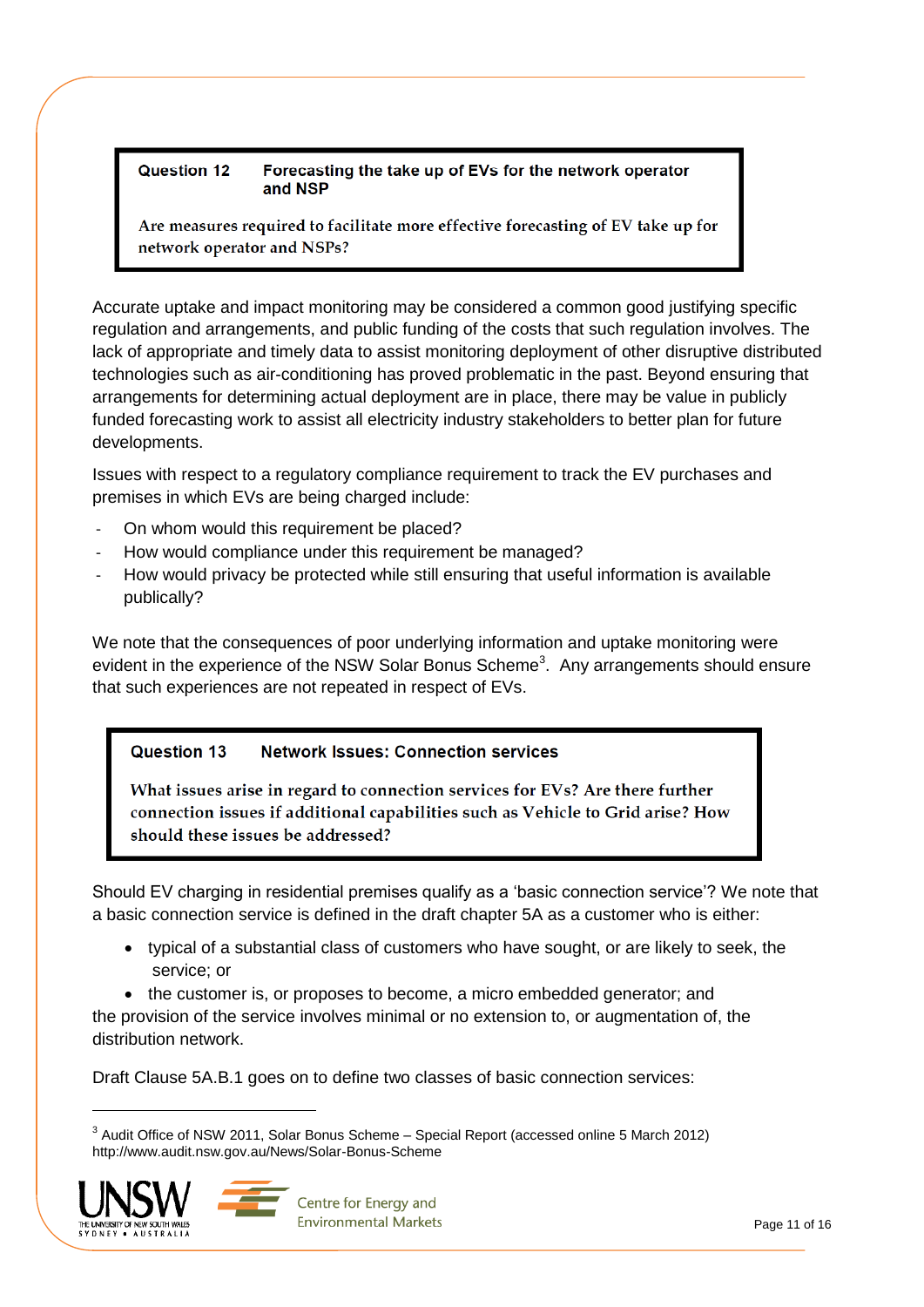- basic connection services for customers who are not micro-embedded generators; and
- basic connection services for customers who are micro-embedded generators.

From the definitions above it would appear that:

- Low capacity EV charging, whether conducted as part of an existing household load or under separate metering arrangements, would qualify as a basic connection service on the basis of being typical of a substantial class of customers who are likely to seek the service, and on an individual basis involve minimal or no extension to, or augmentation of, the distribution network.
- Higher level charging without appropriate charge control arrangements may not qualify as a basic connection service as the provision of the connection, on an individual basis, could require augmentation of the network. Should suitable charge control arrangements be in place, however, actual costs of augmentation should be minimal or non-existent.

Given the challenges for DNSPs to appropriately determine appropriate network augmentation requirements, the AEMC should ensure that there is regulatory oversight and that charge control arrangements are taken into account by DNSPs in calculating any augmentation costs. Assigning responsibilities to the AER in this area is likely to facilitate the efficient uptake by preventing unreasonable connection charging.

The AEMC may also wish to clarify the language used in the definition of micro-embedded generators to include export under V2G arrangements from electric vehicles. The current proposed definition in draft chapter 5A refers to energy systems 'contemplated' by AS4777 as being micro-embedded generators. A clearer definition is likely to avoid confusion in this area.

#### Question 14 Network Issues: Network reinforcement and augmentation

What new issues arise regarding requirements for network reinforcement and augmentation to support EV charging and recovery of the costs incurred, and how should they be addressed?

How should the connection services for EV households be classified? It is necessary to differentiate between EV and non-EV households?

Does the take up of EVs require a departure from the current method of recovering the costs of grid augmentation from small customers, with the costs spread across all customers, towards a "causer pays" approach?

The actual costs to the network associated with EV charging will be a function of how that EV is charged and that will critically depend on the market arrangements in place and their ability to facilitate charging regimes that reduce adverse network impacts. In particular, EVs under controlled charging agreements may not result in additional augmentation costs for the network. It will likely be difficult for DNSPs to calculate from the actual cost impacts of EV charging given all the other drivers of network demand.



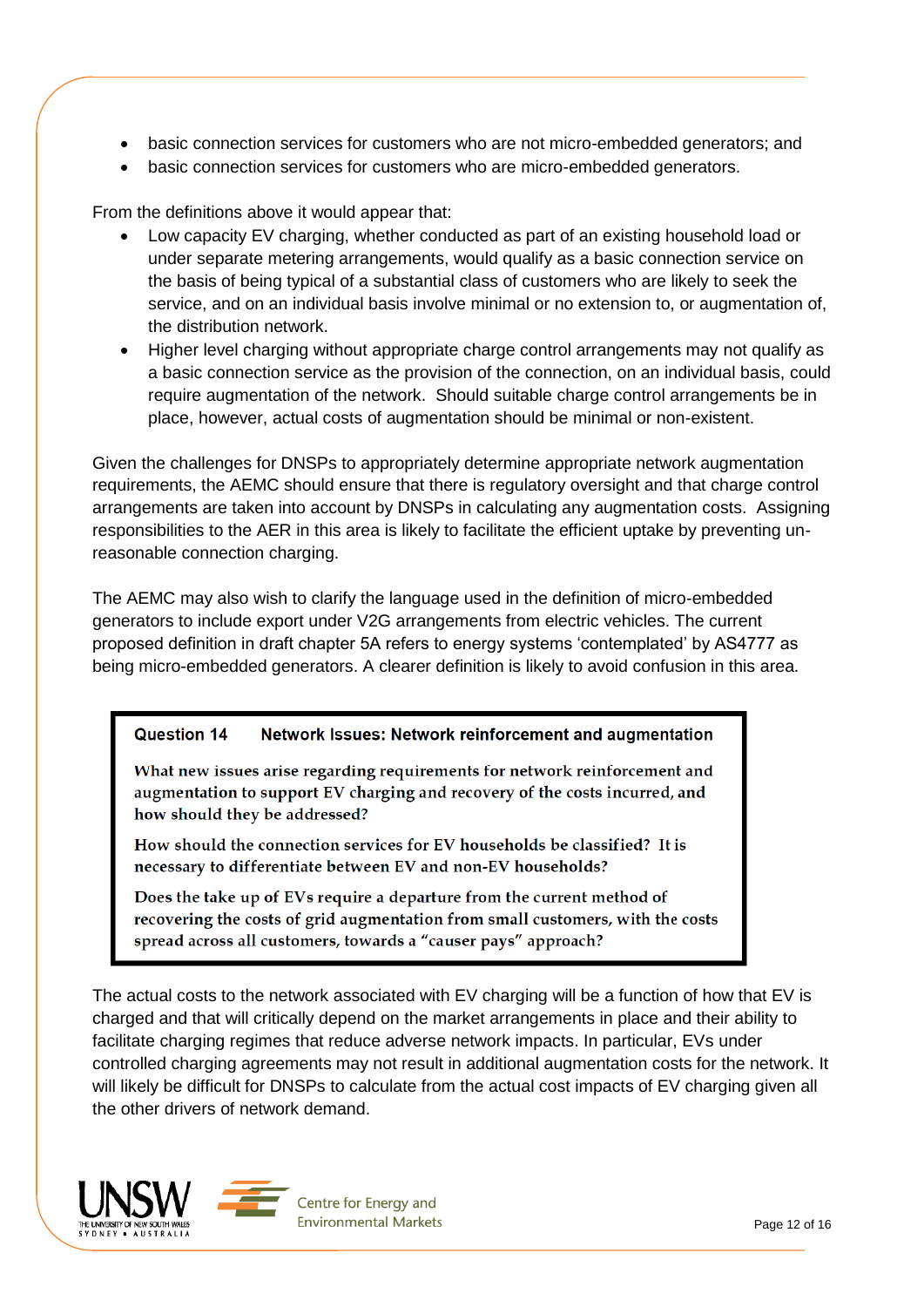There are potential economic efficiency advantages in appropriate cost allocation to stakeholders with regards to network expenditure. However, to date there have been only very limited efforts in this regard for small customers. Arrangements to impose this only for EVs would represent a significant departure from existing arrangements and clearly discriminate against their deployment by comparison with other load technologies. For example, large ducted airconditioning almost certainly would be a greater driver of network costs than standard EV charging due to higher electricity demand and its very high correlation with peak demands. Furthermore, the very low load factors seen with some residential air-conditioning (only occasional use on very hot summer days) might well involve a significantly higher cross-subsidy than that likely for EVs given current network tariffs based on consumption. Moves towards more economically efficient network pricing need to be implemented in a fair and transparent manner, rather than just imposed on new technologies.

As previously mentioned our view is that charging below a threshold capacity should be regarded as a basic connection service (with definitions clarified with respect to V2G/V2H) and any required network augmentation costs borne across all customers. Higher capacity charging 'fast charging' may be treated under another form of connection agreement in which involves the payment of 'reasonable' network augmentation costs.

The AEMC should consider how the EV user will be treated equitably in this regard and DNSPs prevented from levying unwarranted connection charges. Powers should be given to the AER to provide oversight into the allocation of network costs specifically with respect to new connections for EV charging.

### Question 15 Retail issues: Retailer and NSP exemptions and embedded networks

Should the provision of commercial charging (both in public spaces and in dedicated charging stations) be classified as on-selling? Do retailer and NSP exemptions and embedded networks provide an appropriate framework to apply to EV charging? What would be the preferable arrangements?

The dividing line between what could be considered commercial and non-commercial may not be clear cut and as a result create confusion and inhibit the development of public charging infrastructure. Energy service agreements may involve the provision of charging at residential and 'commercial' charging stations under the one agreement with the result being that the same energy service provided in two different locations are treated differently by regulation.

Deeming all EV charging services to involve the 'sale of electricity' would not seem to reflect the nature of the agreement between the end user and the service provider in respect of EV charging provided as part of an energy service agreement. It would certainly impose a regulatory burden on potential service providers and hence potentially inhibit the development of a deep and competitive energy service sector. This would appear counter to the objectives of the review and require a compelling public interest case to justify.



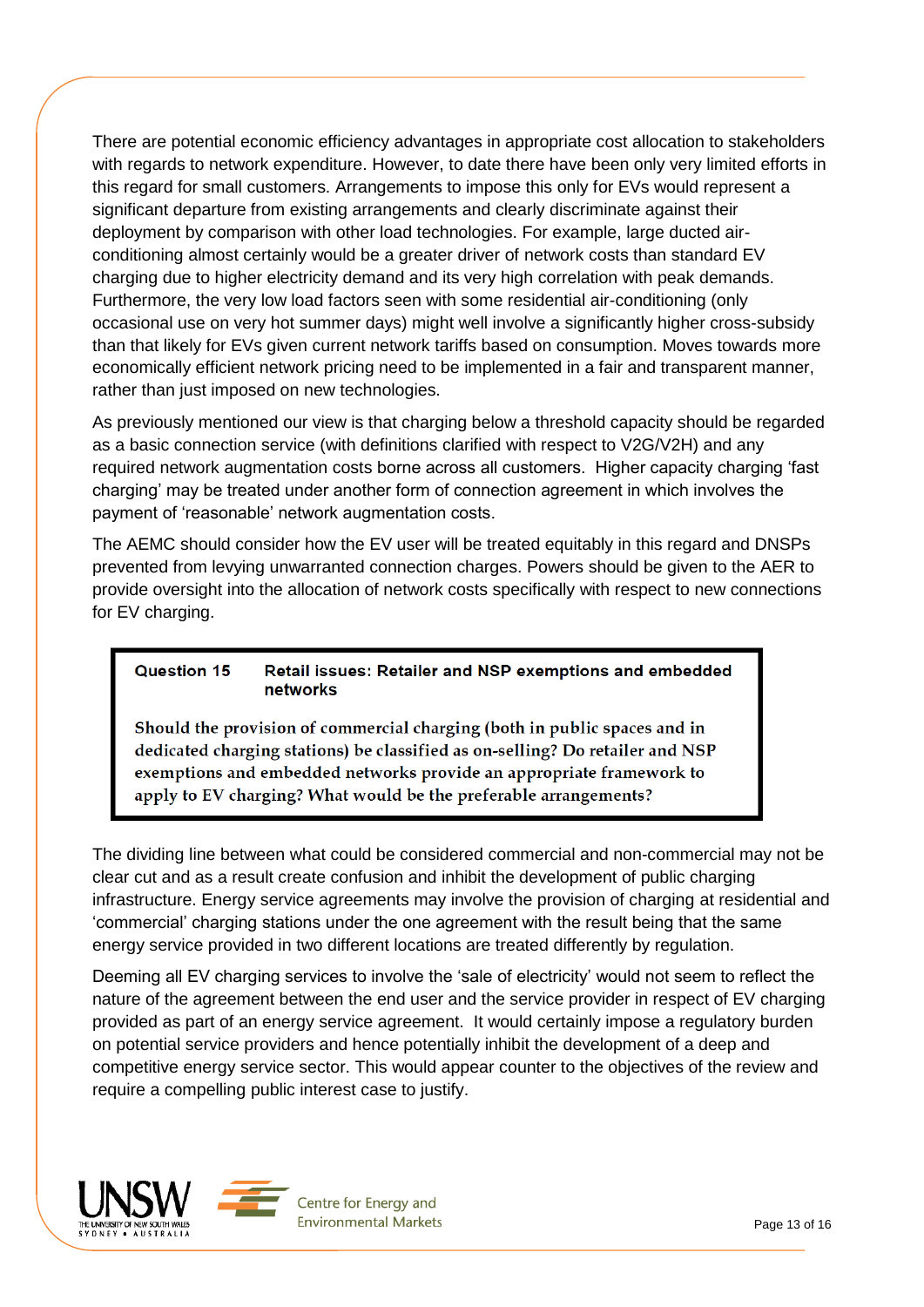#### Question 16 **Retail issues: Settlement**

What new issues for wholesale settlement arise with EVs, and to what extent do they depend on the metrology arrangements in place? How can these issues be addressed?

Ultimately it is beneficial to all parties for EV charging to be individually metered via a dedicated connection point or via a child meter and subtractive metering arrangements each with distinct NMI.

Our understanding is that the settlement system in its existing form can manage subtractive metering arrangements<sup>4</sup>. Given the declining cost of physical metering equipment, and ease of installation, subtractive parent/child metering is clearly the preferred arrangement.

Arrangements with respect to contestability of load metered by child meters are critical to resolve. Without the resolution of such arrangements in certain jurisdictions, separate metering will be required to introduce competition at an individual load level with the higher costs that entails.

#### Question 17 Retail issues: Licensing arrangements

What licensing issues arise with EVs, if licences are required? Do new issues arise because of the nature of EV loads or from new business models for EV charging? Are the existing licensing arrangements still appropriate?

We note that current jurisdictional electricity retail licencing arrangements are in the process of transitioning to a harmonised national framework under the NECF. As part of this harmonisation, jurisdictional electricity retail licences will become obsolete in time<sup>5</sup>.

If all EV charging services are deemed to be the sale of electricity that EV charging service providers will require an electricity retail licence and be subject to the associated compliance costs. This will be the case even if the nature of the agreement between that service provider and the end EV user does not involve the sale of kWh.

Our view is that the current content (and proposed content) of electricity retail licenses are not well aligned to the sale of energy services which is what end consumers are really in the market for, and this should therefore be a key focus of NEM reform processes including that for facilitating EV deployment. .

<sup>5</sup> NSW Government, Trade and Investment 2011, NSW Implementation National Energy Customer Framework, [http://www.trade.nsw.gov.au/\\_\\_data/assets/pdf\\_file/0010/407719/NSW-implementation-of-NECF.pdf](http://www.trade.nsw.gov.au/__data/assets/pdf_file/0010/407719/NSW-implementation-of-NECF.pdf) (accessed online 5 March 2012)





<sup>&</sup>lt;sup>4</sup> AEMO Embedded network guideline v1.0, [http://www.aemo.com.au/electricityops/0640-0012.pdf,](http://www.aemo.com.au/electricityops/0640-0012.pdf) (accessed online 5 March 2012)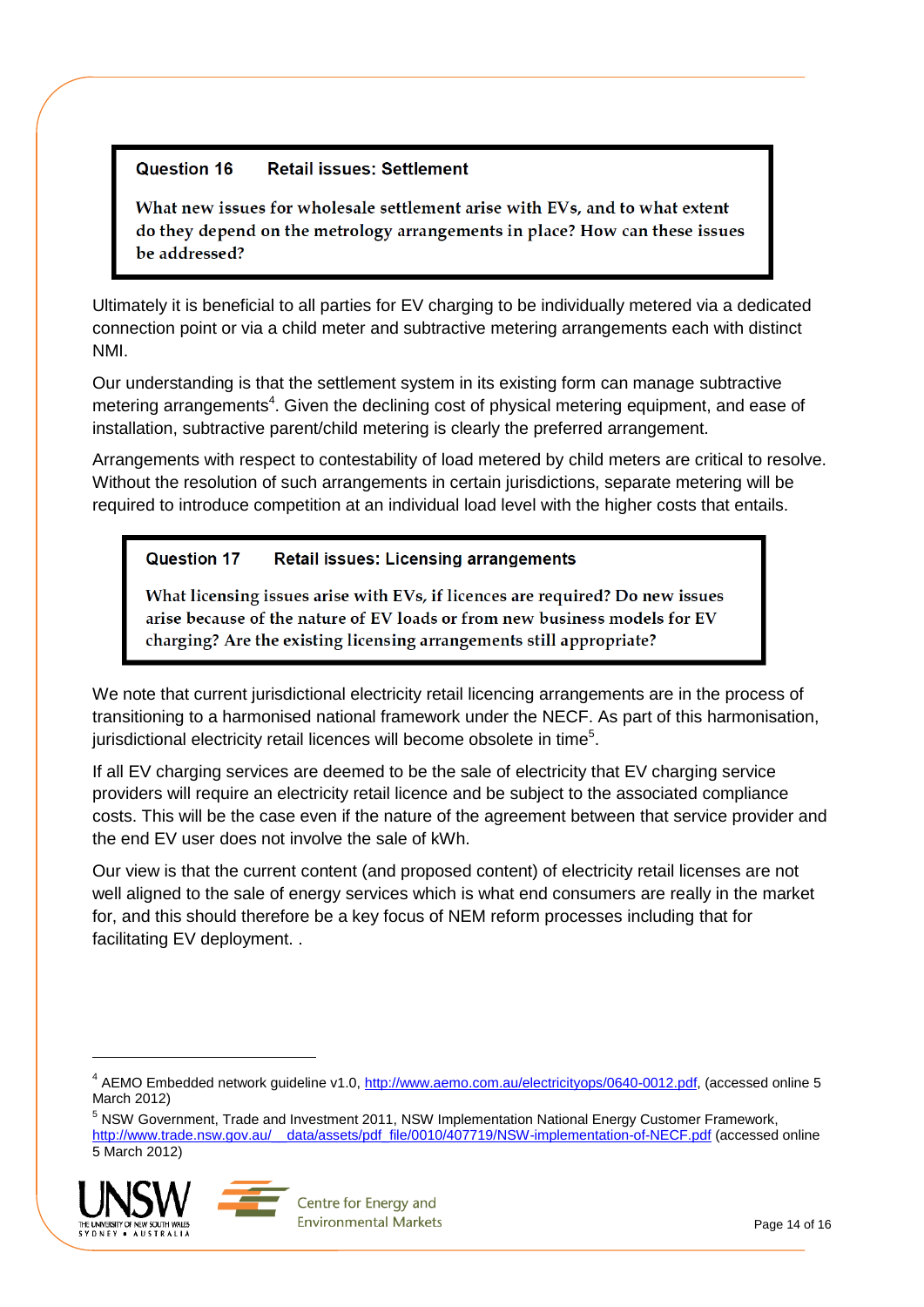#### Question 18 **Vehicle to Grid/Home issues**

What additional issues arise from EV discharging and to what extent are those issues different from those that arise from any other on-site small scale generation? Are there any unique issues or requirements if the electricity is only provided to the home and not exported to the grid? Who should control discharging schedules? How can the right incentives be provided to facilitate the use of EV discharging to support DSP?

With respect to V2G and V2H arrangements, the value to the owner of and EV battery of electricity exported from the battery will be greater when used to offset electricity purchased from the electricity system rather than exported to the electricity network under current retail tariff arrangements. For example, IPART's recent decision on 'fair and reasonable' feed in tariff arrangements for small scale PV set a benchmark range of  $8 - 10$  c/kWh which is far below the current flat retail electricity tariff which is over 20 c/kWh. <sup>6</sup>Clearly this as a strong incentive for the end user to move to V2H rather than V2G.

From a power quality perspective, V2H should not present any particular issues as it is in effect just load reduction - as occurs for on-site use of electricity from photovoltaics (PV). V2G is a different matter, however. Like PV, at high penetrations, it may result in voltage rise and reverse power flow, as well as network power quality issues such as power fluctuation, and impacts on power factor and harmonics - if appropriate load control is not in place. However, EV and distributed generation such as PV can also assist with maintaining power quality and reducing demand peaks (neither of which necessarily require V2G). EV electricity has the advantage that, being from a battery source and therefore dispatchable, it is more likely to be provided as and when most valuable (if appropriate market arrangements are in place) - although significant progress is being made with linking PV to batteries, even at the residential level, and so this distinction is likely to diminish over time, especially where a single household has both EV and PV.

It is possible for EV to provide ancillary services, although it is currently unclear how this would occur given current arrangements for their provision in the NEM. For example, it is possible for inverters to be configured to automatically provide services such as frequency response and reactive power support, but this would not require the EV owner to bid this service into the market as currently occurs for ancillary services. If EVs are required to bid into a market to provide ancillary services, this is likely to require some form of aggregation. Inverters (from EV as well as PV) can be configured to provide reactive power support using power from the grid, and so would not require power from the battery (or the PV panels). This means the provision of reactive power support is independent of driving behaviour and charge levels, and in fact does not even require the vehicle to be present. Note that at this stage, the configuration of inverters as discussed here is generally not allowed by Australian Standards (ref).

It is also worth noting that the total value of ancillary services provided to the NEM is relatively small on a per MWh basis - about 50c/MWh, or 0.05c/kWh - so there is little financial incentive for

 6